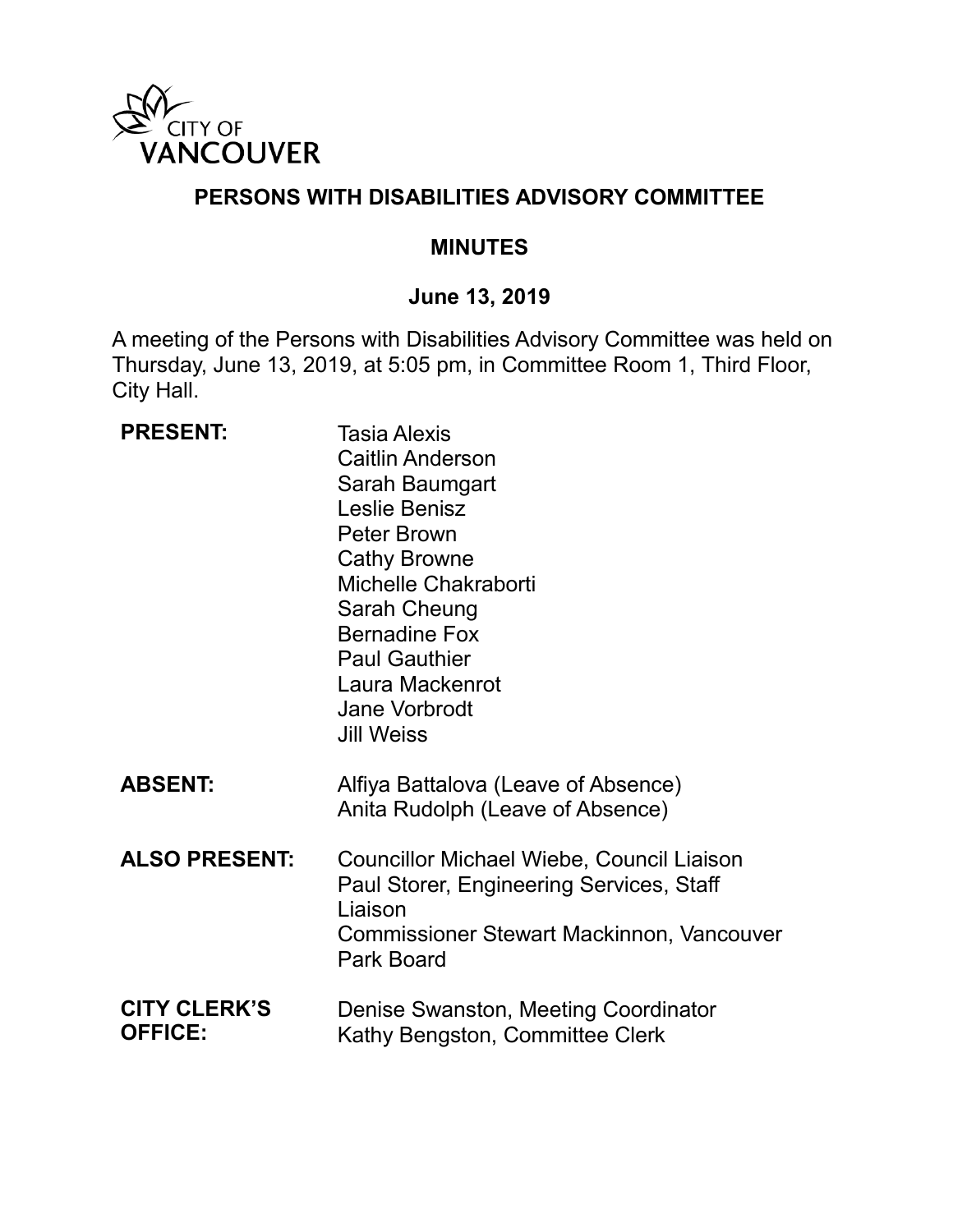### **Leave of Absence Requests**

MOVED by Caitlin Anderson SECONDED by Laura Mackenrot

> THAT the Persons with Disabilities Advisory Committee approve leaves of absence for Alfiya Battalova and Anita Rudolph.

CARRIED UNANIMOUSLY

# **1. Welcome & Roundtable of Introductions**

The Committee conducted a round table of introductions.

### **2. Election of Chair/Vice-Chair or Co-Chairs**

The Meeting Coordinator called for nominations for the positions of Chair and Vice-Chair of the Persons with Disabilities Advisory Committee, terms to end December 31, 2020.

Subsequently, the following members were elected by acclamation.

- Cathy Browne, Chair
- Pete Brown, Co-Chair

At this time, the Committee agreed to appoint a Vice-Chair.

Subsequently, Laura Mackenrot was elected as Vice-Chair, by acclamation.

*\* \* \* \* \* At this point in the meeting Cathy Browne assumed the Chair.*

*\* \* \* \* \**

# **3. Parking By-law Updates**

John Turecki, Parking Management, Engineering Services, presented on accessible transportation needs in new developments, and responded to questions.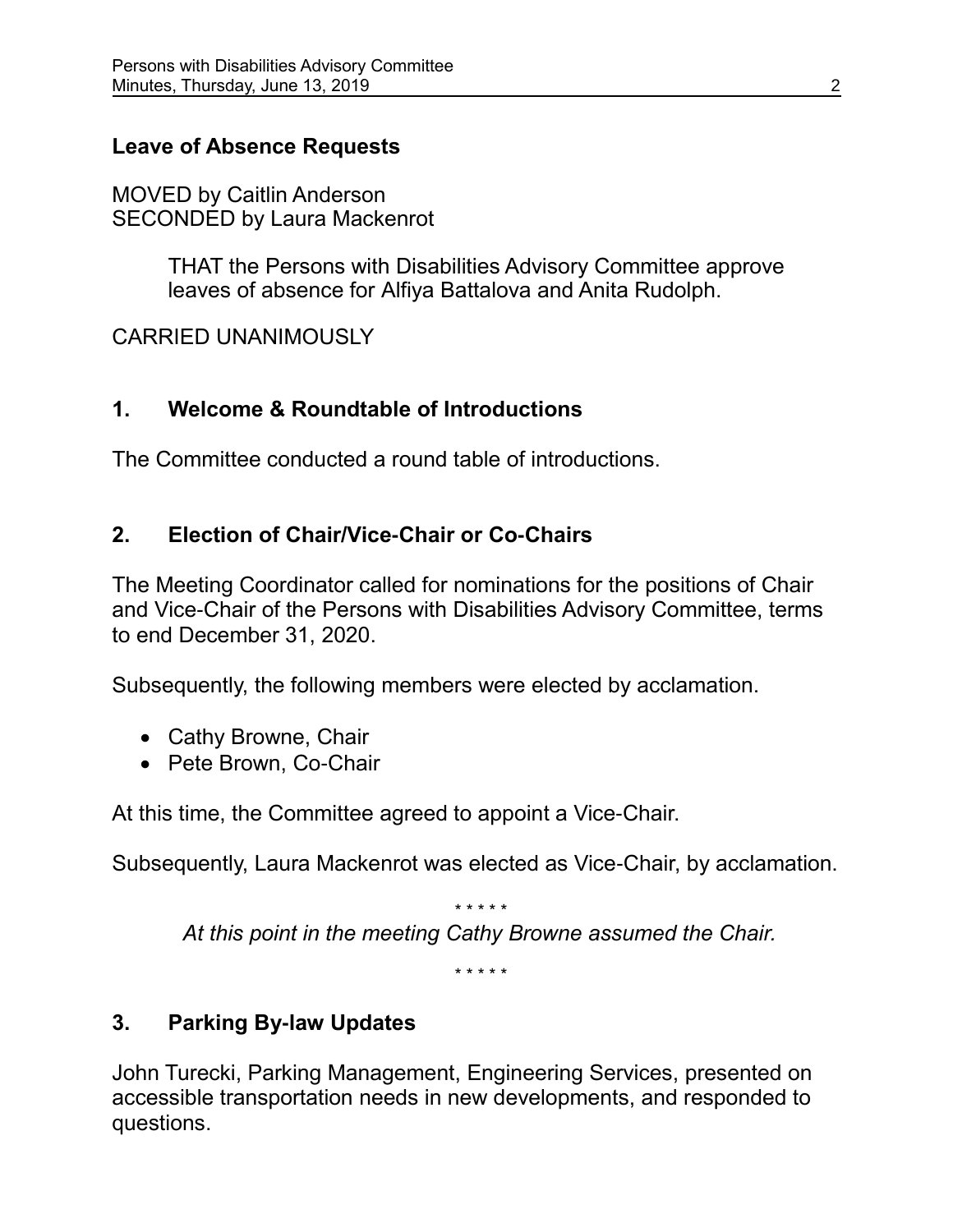# **4. Single-Use Items By-law Update**

Monica Kosmak and Andrea Mckenzie, Solid Waste Strategic Services, Engineering Services, presented on proposed by-law requirements for accessible straws, and responded to questions.

# **5. New Business**

# **a. Calendar Dates**

MOVED by Leslie Benisz SECONDED by Laura Mackenrot

> THAT the Persons with Disabilities Advisory Committee approve the 2019 Meeting Schedule, with the following changes:

- Add a Working Session on August 15, 2019, at 5 pm, if needed; and
- Move the Thursday, December 19, 2019, Working Session to Tuesday, December 10, 2019, at 5 pm.

# CARRIED UNANIMOUSLY

# **b. Pearson Dogwood**

The Clerk advised the Committee that there will be a presentation on this item at their next working session.

MOVED by Paul Gauthier SECONDED by Jill Weiss

> THAT the Persons with Disabilities Advisory Committee is looking forward to working with staff to include access to short term drop-off and pick-up at grade level for all areas of the Cambie Gardens Development.

# CARRIED UNANIMOUSLY